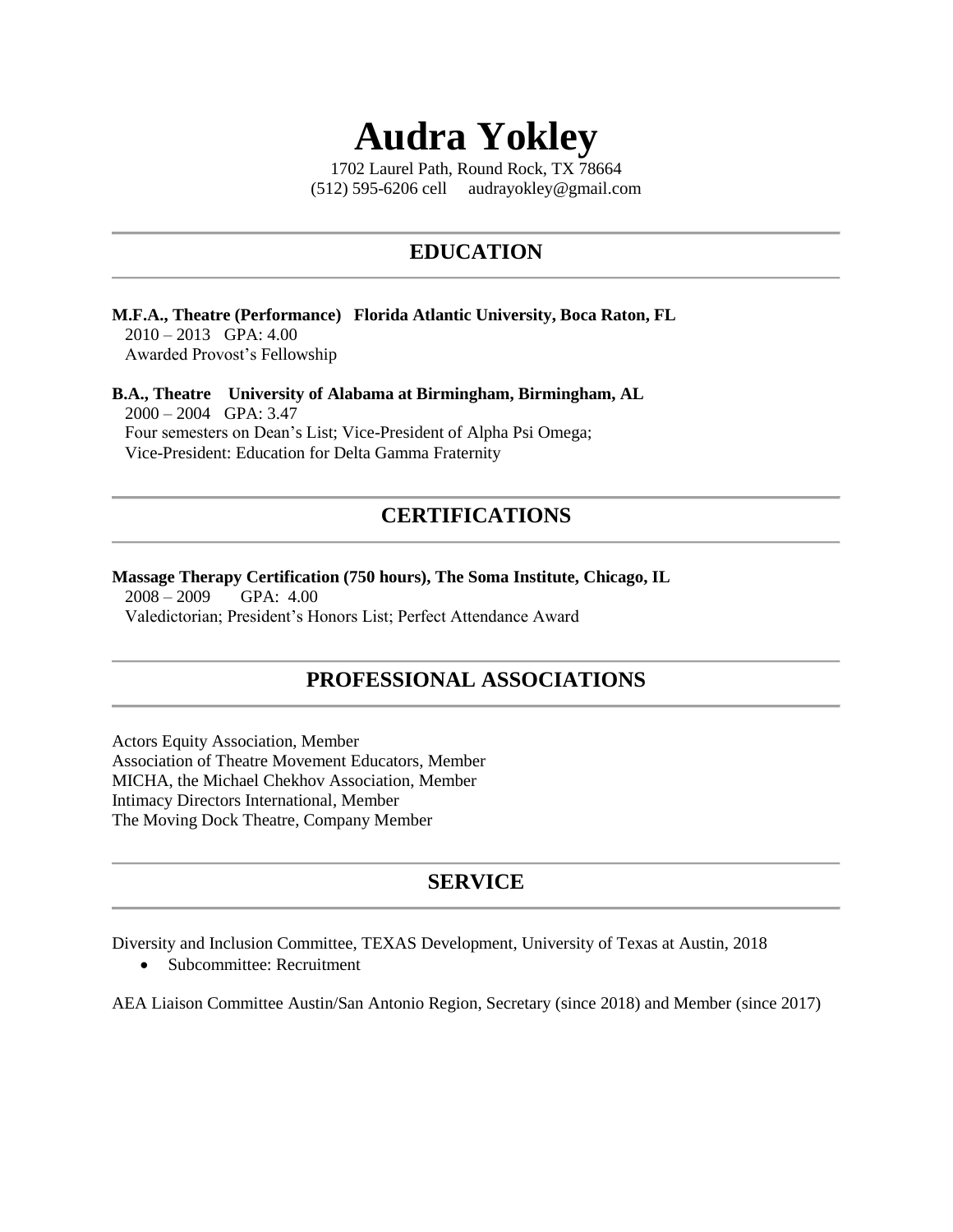### **UNIVERSITY TEACHING EXPERIENCE**

#### **FLORIDA ATLANTIC UNIVERSITY (2010 – 2012)**

*Graduate Instructor*

#### **Acting II: Scene Study**

- A sophomore-level acting class focusing on audition techniques and more advanced scene study. Students learn to score a script, focus on character biography, and write a character relationship analysis while developing acting skills based on the Stanislavsky method.
- B.F.A., B.A., and non-majors
- Fall 2011 and Spring 2012

#### **Other**

- Private coaching of undergraduates and local high school students
	- o Monologues Contemporary and Shakespeare/Heightened Language
	- o Cold Reading Techniques
	- o Scene Study
	- o Dialects
- Teaching professional etiquette through involvement with both university and student produced theatre productions

### **PRESENTATIONS**

**Intimacy and Consent on Stage,** Panel Presenter, University Interscholastic League Student Activity Conference, University of Texas at Austin, Austin, TX, 2018

**Intimacy and Consent in the Rehearsal Room and on Stage,** University of Austin at Texas, Austin, TX, 2018

• Workshop taught to UT Austin undergraduate students cast in *The Tempest: A Gentrification Story*

**Awakened Bodies, Inspired Work: Production Specific Rehearsal Process Fused with Michael Chekhov Acting Technique Training**, Panel Presenter, Association of Theatre for Higher Education, Chicago, IL, August 2016

#### **Michael Chekhov Technique: The Qualities of Movement**, Chicago, IL, 2014

- Taught to the post-undergraduates in the Shattered Globe Theatre Protégé Ensemble
- Exploration of Chekhov's qualities of movement with and without use of text

#### **Michael Chekhov Technique: Psychological Gestures**, Chicago, IL, 2014

- Taught to the post-undergraduates in the Shattered Globe Theatre Protégé Ensemble
- Exploration of Chekhov's psychological gestures with and without use of text

#### **The Business of Being an Actor**, Louisiana State University, 2013

• Seminar with undergraduate actors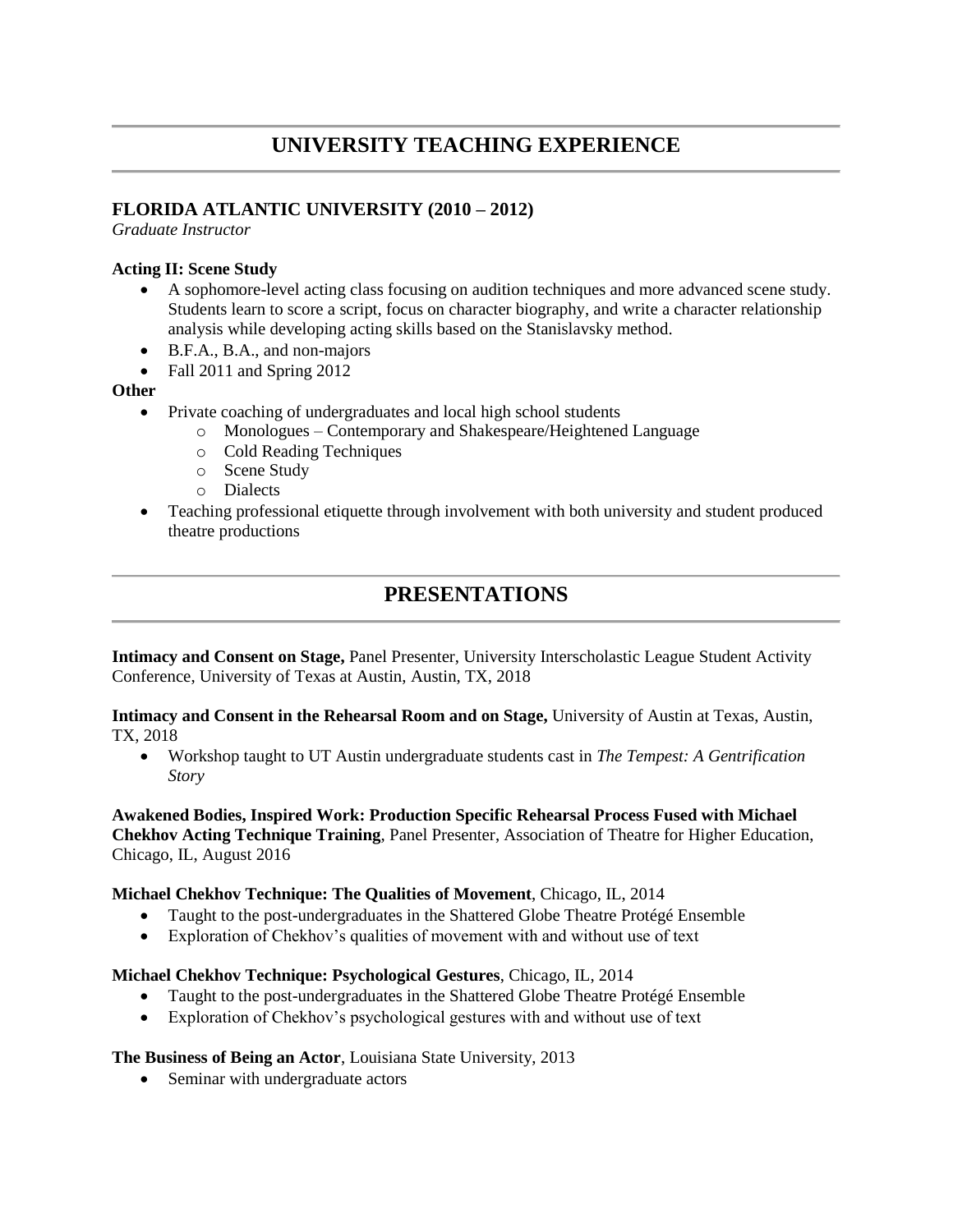**Learning the Yoruba Accent of Western Nigeria**, Florida Atlantic University, 2012

- 3-day intensive taught to  $2<sup>nd</sup>$  year M.F.A. students
- Created IPA Lexical Set conversion chart and supplemental materials **\***Sample of Materials Available Upon Request

#### **Reverberation and Grounding: The Law of Oneness or Multiplicity of Oneness**, Florida Atlantic University, 2012

- Workshop taught to  $2<sup>nd</sup>$  year M.F.A. students
- A detailed look into reverberation and grounding of the body to allow free, expressive movement
- Also taught ways to self-relieve fascia adhesions to find even more body freedom

#### **Yoga: Spinal Support**, Florida Atlantic University, 2011

- Yoga Workshop taught to  $2<sup>nd</sup>$  year M.F.A. students
- Yoga poses with specific focus on the 4 curves of the spine, the many ways the spine can move and flex as we need it to, and how attention to the core muscles and breathing allows the spine to naturally do its job.

#### **The Muscles of the Voice and Breath: A Hand's-on Approach**, Florida Atlantic University, 2011

- Workshop taught to  $1<sup>st</sup>$  year M.F.A. students
- Further the understanding of vocal anatomy through palpation of the muscles and structures used for breathing and vocal support

### **OTHER TEACHING EXPERIENCE**

### **Zaps Learning Company,** Seminar Presenter, 2007-2013

#### **ACT/SAT Preparation Course**

- Teach 5-hour seminars on ACT/SAT Test Preparation to between  $5 100$  high school sophomores, juniors, and seniors
- Travel to seminar locations nationwide

#### **Florida Repertory Theatre**, Instructor, 2005-2006 **Acting Improvisation for Youth**

• Co-taught an Acting Improvisation class to preteens ages  $10 - 15$ 

**Other**

• Private coaching of local adult actors with monologues and scene study

### **ACTING**

#### **Theatre**

*The Linklater Question*, Lyna, Hyde Park Theatre FronteraFest, 2018 *The Anton Chekhov Book Club*, Penny/Ensemble, Moving Dock Theatre, 2015 *The Whaleship Essex*, Nancy (u/s), Shattered Globe Theatre, 2014 *Mill Fire*, Widows (u/s), Shattered Globe Theatre, 2014 *All the King's Men*, Lucy Stark, Swine Palace Productions, 2013 *A Free Man of Color*, Dona Atene/Dona Smerelda (u/s), Swine Palace Productions, 2012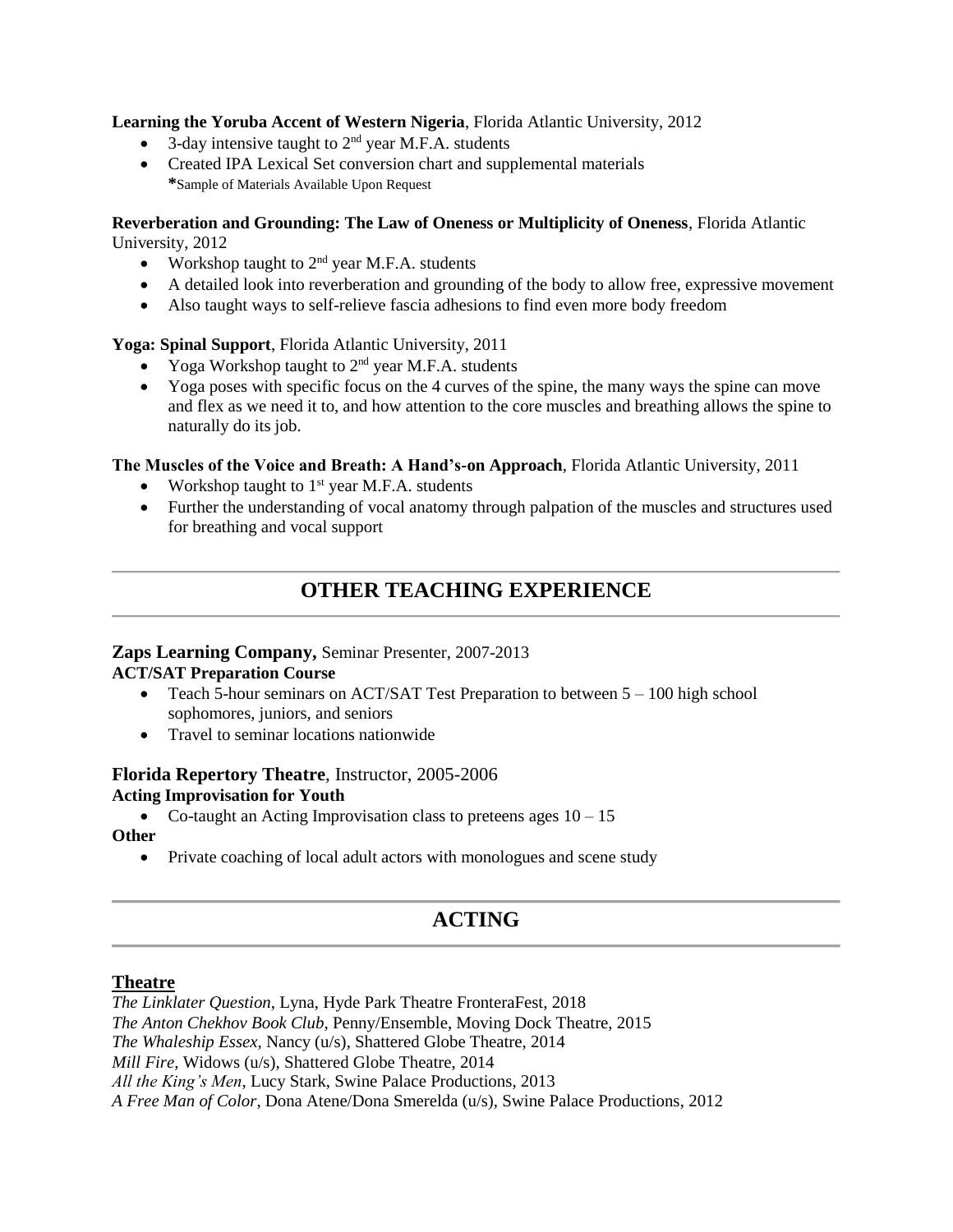*Rosencrantz and Guildenstern Are Dead*, Ophelia, Outré Theatre, 2012 *Love's Labour's Lost*, Rosaline, FAU Summer Festival Rep, 2012 *Les Liaisons Dangereuses*, Marquise de Merteuil, FAU, 2012 *The 1940s Radio Hour*, Anne Collier, FAU Summer Festival Rep, 2011 *Widows*, Alexandra Fuentes, FAU Main Stage, 2011 *Cloud 9*, Mrs. Saunders/Betty, FAU Main Stage, 2011 *Duck Hunter Shoots Angel*, Woman, FAU Main Stage, 2011 *Anton in Show Business*, Holly Seabe, FAU Main Stage, 2011 *The Diviners*, Norma Henshaw, FAU Main Stage, 2010 *A Leading Lady*, Grace Patridge, Jack Benny Theatre, 2010 *A Love Lost Life* (Chicago Premiere), Marilyn Monroe, TMR Inc., 2010 *Nightmares on Lincoln Ave.*, Sarah/Jane/Carly, Corn Productions, 2009 *Vote?*, Elizabeth Cady Stanton, Eckerd Theatre Company, 2006 *Sherlock Holmes and the West End Horror*, Jessie/Hopkins, Florida Repertory Theatre, 2006 *To Kill a Mockingbird*, Mayella Ewell, Florida Repertory Theatre, 2006 *My Three Angels*, Marie Louise, Florida Repertory Theatre, 2005 *The Boys Next Door*, Sheila, Florida Repertory Theatre, 2005 *The Dinosaur Play*, Baby Tank, Florida Repertory Theatre, 2005-06 *Laura Ingalls Wilder: Voice of the Prairie*, Ma/Mary/Rose, Florida Repertory Theatre, 2005-06 *Pecos Bill and the Ghost Stampede*, Missy, Florida Repertory Theatre, 2004-05 *Poe! Poe! Poe!*, Annabelle Lee/the Raven, Florida Repertory Theatre, 2004-05 *Falsettos*, Cordelia, UAB Main Stage, 2003 *She Stoops to Conquer*, Kate Hardcastle, UAB Main Stage, 2002 *R.U.R.*, Helena Gloryova, UAB Main Stage, 2002 *The Love Talker*, Red Head, UAB Studio Production, 2002 *The White Liars*, Sophie, UAB Studio Production, 2001 *Assassins*, Emma Goldman, UAB Main Stage, 2000

#### **Film, Commercials, Industrials**

Zaps Learning Company, Lead, 2013 *Calculations*, Audra, dir. Joey Watson, 2013 Sonic List Builder, Lead, dir. Chris Moran, 2012 Collision Max, Featured, Jim Overbey Productions, dir. Jim Overbey, 2012 Wayne Wile's Floor Covering, Featured, The Identity Group, 2005 Virginia College, Lead, Diamond Studios, 2004 *Becoming Mary*, Featured, dir. Jana Harris, 2003

### **INTIMACY CHOREOGRAPHY**

*Miss Julie*, Intimacy Choreographer, The Filigree Theatre, Austin, TX, 2018

*Mr. Burns, a Post-Electric Play*, Intimacy Choreographer, Performance as Public Practice Graduate Student Association, University of Texas at Austin, Austin, TX, 2018

*The Tempest: A Gentrification Story*, Intimacy Choreographer, Performance as Public Practice Graduate Student Association, University of Texas at Austin, Austin, TX, 2018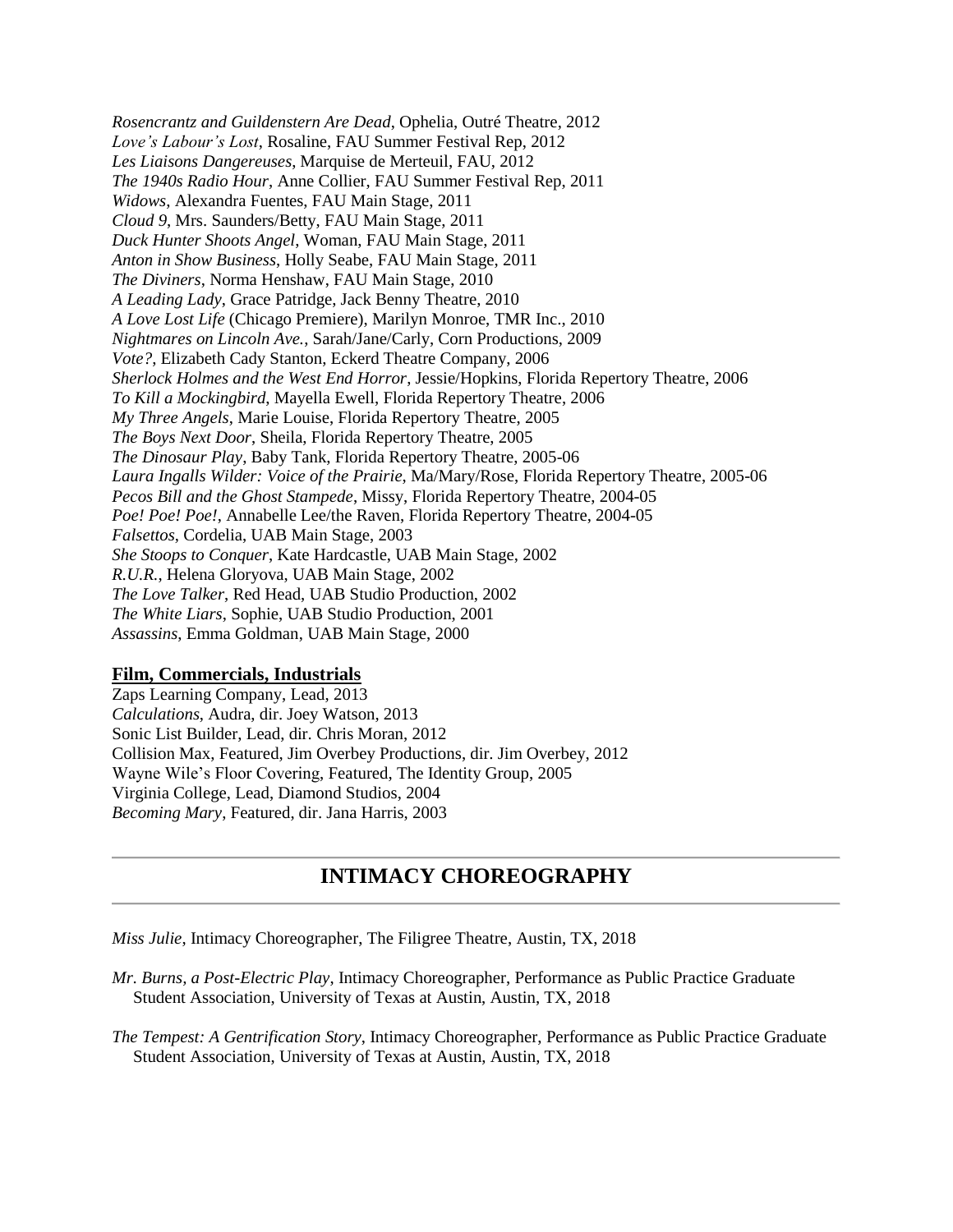*The Anton Chekhov Book Club Returns*, Co-Director, The Moving Dock Theatre, 2016 *Mill Fire*, Assistant Director, Shattered Globe Theatre, 2014 *The Stinky Cheese Man*, Director, Florida Repertory Theatre (TYA), 2006 *Disney's Aladdin, Jr.*, Director, Florida Repertory Theatre (TYA), 2006 *The Wizard of Oz*, Director, Florida Repertory Theatre (TYA), 2006 *Fe Fi Foe Fum*, Director, Florida Repertory Theatre (TYA), 2006

## **VOICE/DIALECT COACHING**

*Mill Fire*, Assistant Dialect Coach, Shattered Globe Theatre, Chicago (2014)

• Birmingham, AL Regional Dialect

*All the King's Men*, Assistant Vocal/Dialect Coach, Swine Palace Productions, Baton Rouge (2013)

• Rural South Dialect

*The Learning Curve*, Dialect Coach, Swine Palace Productions, Baton Rouge (2012)

- Nigerian (Yoruba) Dialect
- Utilized my previously created Yoruba Lexical Set conversion chart and supplemental materials

### **OTHER ARTISTIC ACTIVITY**

- Protégé Ensemble Member, Shattered Globe Theatre, Chicago, IL 2013-14
- Distinguished Judge for the Alan Lebow Award for Excellence in Shakespearean Performance, Kravis Centre for the Perfoming Arts, 2011
- Distinguished Judge for Florida Thespians District Seven High School One Act Play Festival, Deerfield Beach High School, 2010
- Stage Managed 4 productions (1 Non-Equity, 3 University)
- Assistant Stage Managed 10 productions (4 AEA, 5 Non-Equity, 1 University)
- Three years of experience in University costume shops
- Experience in set construction, lighting hangs, and properties construction in over 20 productions

### **PROFESSIONAL DEVELOPMENT AND COURSEWORK**

### *Acting*

**Stanislavsky System**

• Two years of foundational technique and scene study with Jean-Louis Baldet, Desmond Gallant, and Laura Wayth, Florida Atlantic University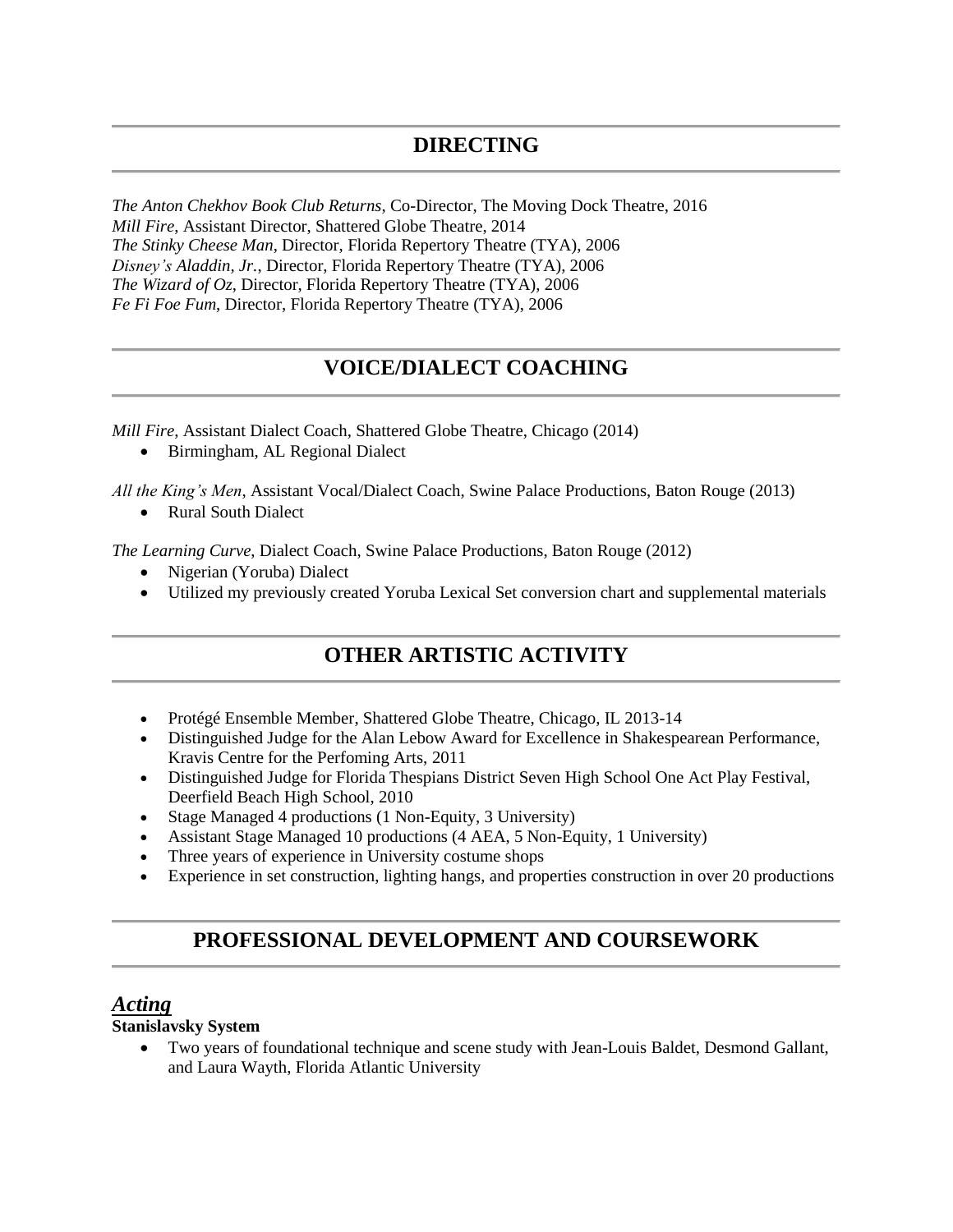- Four years of foundational technique and scene study with Dennis McLernon, University of Alabama at Birmingham
- Master's Thesis: "Betty's Journey from Past to Future in Cloud Nine"

#### **Michael Chekhov Technique**

- Continued study with Dawn Arnold, Founder and Artistic Director of Moving Dock Theatre/Chekhov Studio Chicago, 2014 - 2016
- Michael Chekhov Acting Technique Teacher Training, Great Lakes Michael Chekhov Consortium, Module 1 (2013) and Module 2 (2014) completed
- Seminar with Lenard Petit, Artistic Director of The Michael Chekhov Acting Studio, NY

#### **Meisner Technique**

• One semester of study with Desmond Gallant, Florida Atlantic University

#### **Delsarte Technique**

• Eight-week intensive course with actor Niels Miller

#### **Viewpoints**

- Workshop with Katherine Wilkinson and KT Shorb, University of Texas at Austin
- Seminar with Bari Newport, Florida Repertory Theatre

#### **Suzuki Method**

• Workshop with Katherine Wilkinson and KT Shorb, University of Texas at Austin

#### **Shakespeare and Heightened Texts**

- Mentored by Laura Wayth and Jean-Louis Baldet at Florida Atlantic University
	- o Intensive investigation of scansion, text analysis methods, and kinesthetic approach to heightened text for the actor
	- o Training in classical text coaching
	- o Additional classical text training with Kathryn Johnston and Jana Tift
- Coach undergraduate and high school actors with Shakespeare monologues for both academic and professional auditions

#### **Audition Technique**

- Monologue and cold-reading instructors include Nancy Barnett, Louis Tyrrell, Laura Wayth, Bari Newport, and Dennis McLernon
- "Musical Theatre Auditioning" Seminar with Broadway singer/actor Kevin Duda

#### **Other**

- "Improvisation: Short Form" Workshop with Jason Scott Quinn, Member of Upright Citizens Brigade
- Film Acting Workshop with Kevin Craig West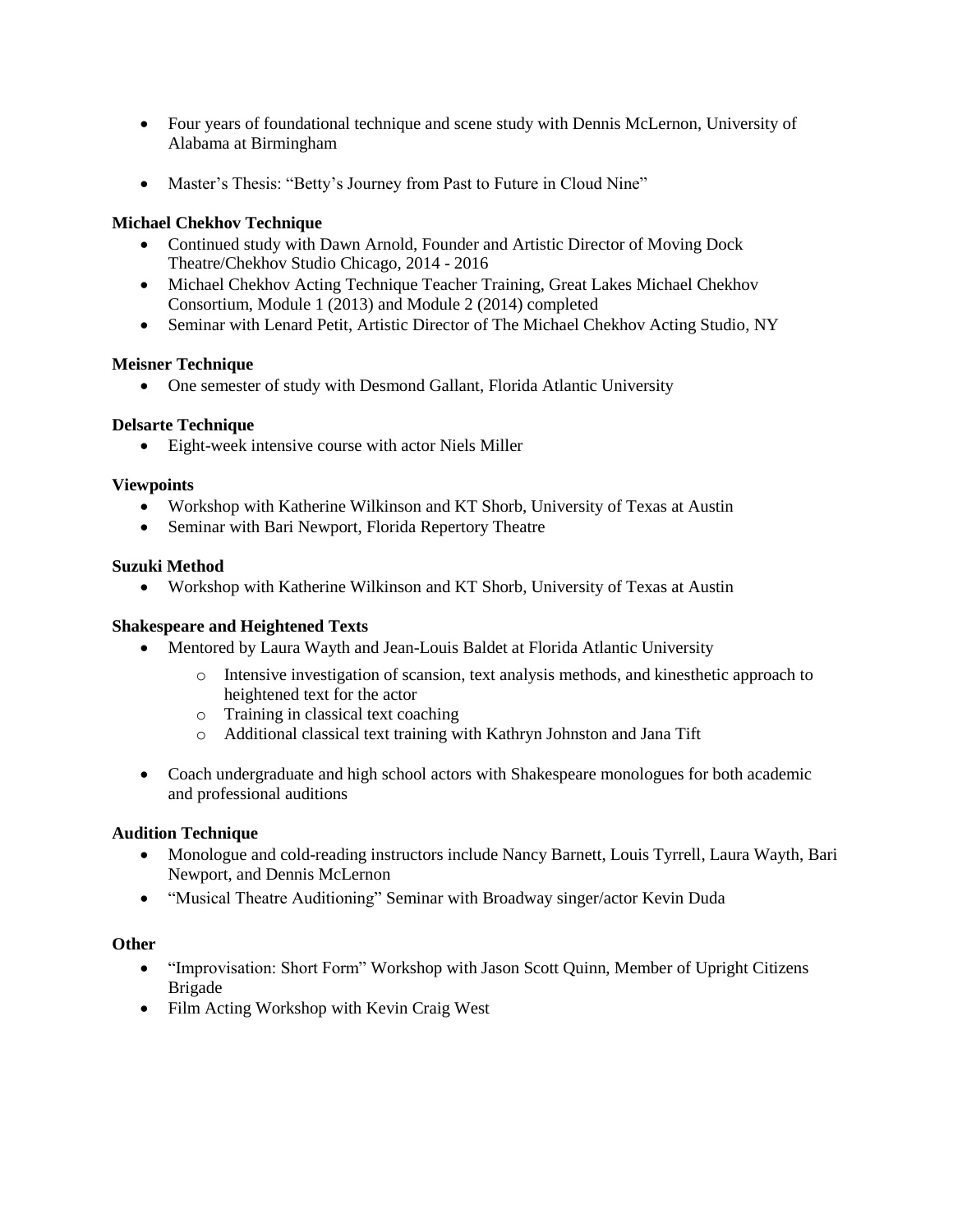### *Movement*

**Massage Therapy**, The Soma Institute, 750 hours, Chicago, IL

- Thorough training of Human Anatomy, Physiology, Kinesiology, and Pathology
- Extensive experience working with actors including: throat/jaw pathologies, musculoskeletal freedom, opening and release of diaphragm and breathing structures
- Three years of clinical massage experience with palpation skills, musculoskeletal pathologies, sports injuries, hydrotherapy relating to all stages of an injury, and overall stress reduction
- Certified Pre and Perinatal Massage Therapy, 32 hours

**Alexander Technique**, Jana Tift, Florida Atlantic University

• Two years of private and classroom lessons

#### **Intimacy Choreography**

- Workshop for Actors and Directors, Tonia Sina, Co-Founder and Executive Director of Intimacy Directors International, December 2017
- 3-day International Workshop, Intimacy Directors International, August 2018

#### **Stage Combat**

- Unarmed Stage Combat, 30 hours, instructor: Adam Miller-Batteau, SPT Pass, Austin, TX, 2018
- Lonestar Smash Stage Combat and Cirque Workshop, various instructors, various weapons, Dallas, TX, 2018
- Unarmed, Rapier and Dagger, Broadsword, Quarter Staff, Ron Hubbard, University of Alabama at Birmingham

#### **Yoga**

- Classes at several yoga studios across the country practicing the following forms: Vinyasa, Ashtanga, Swan River, Symbiotic, and Meditation
- Two years of classroom practice, Jana Tift, Florida Atlantic University
- Personal home practice for over 5 years

**Laban Movement Theory**, Jana Tift, Florida Atlantic University

**T'ai Chi Short Form**, Ron Hubbard, University of Alabama at Birmingham

**Egyptian-style Belly Dancing**, 8 week class, Fort Myers, FL

**5Rhythms**, Workshop with Jessica Jain, Baton Rouge, LA

#### **Running**

• Two Half-Marathons completed, multiple 10-mile, 15k, 10k, and 5k completed

### *Voice/Speech*

#### **Skinner-based Speech and IPA**

- Mentored by Kathryn Johnston, two years, Florida Atlantic University
	- o Pedagogical approaches to teaching the IPA, Skinner-based speech, and dialects for the actor
	- o Detailed training in voice, text and dialect coaching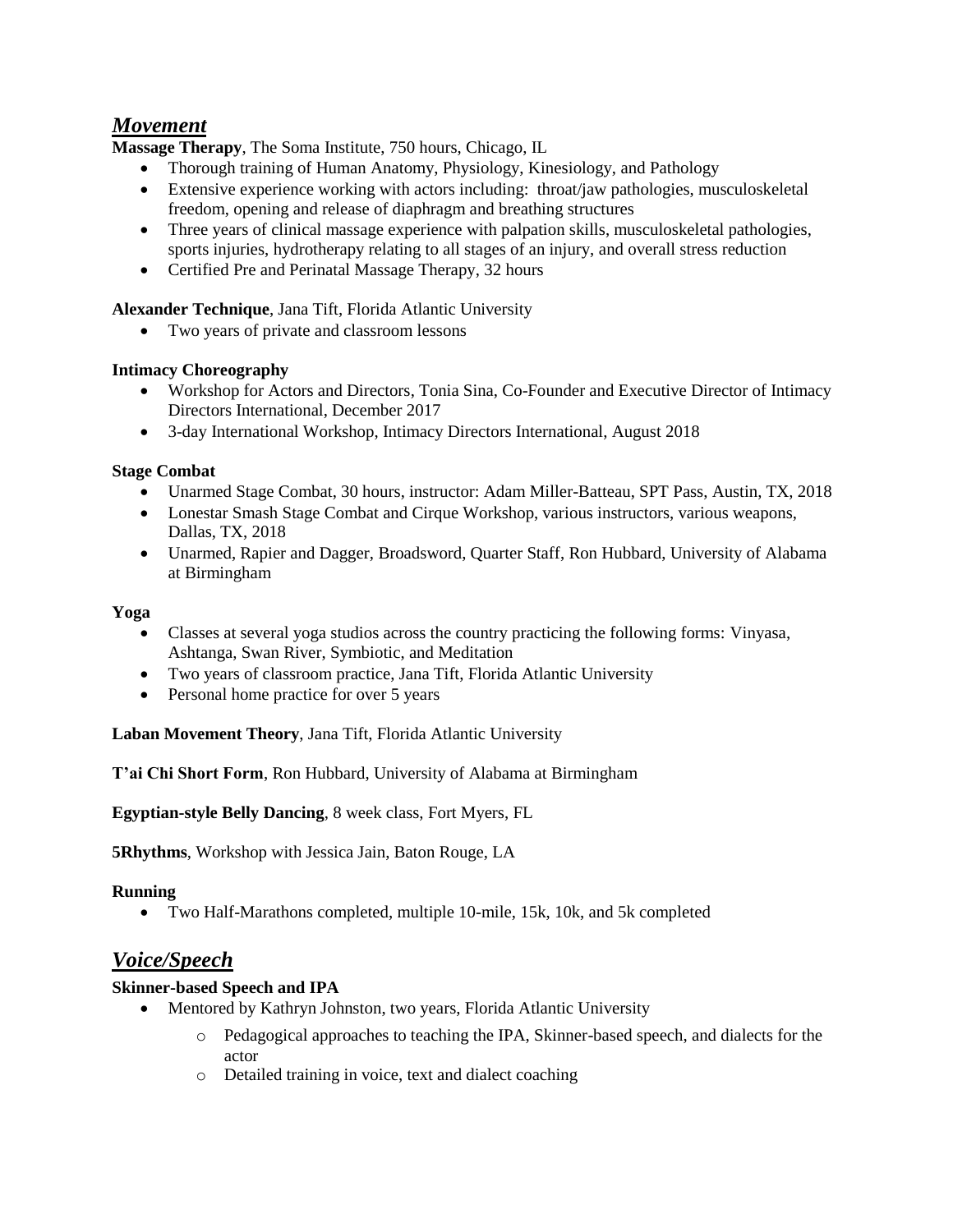- One year of study with Will York, University of Alabama at Birmingham
	- o Skinner-based speech and IPA
	- o Dialects for the actor

#### **Fitzmaurice Voicework®**

- Two years of intensive daily study with Kathryn Johnston, Certified Associate Instructor of Fitzmaurice Voicework®, Florida Atlantic University
- Comprehensive training of Destructuring and Restructuring
- Extensive training in how to teach Fitzmaurice to beginners, lead warm-ups, and lead classes

#### **Lessac Method**

- One year of study with Will York, University of Alabama at Birmingham o Lessac voice work including focus on vocal anatomy
- "Lessac Voice, Speech, and Bodywork Method" Master Class with Yanci Bukovec

#### **Other**

- Linklater, Rodenberg, and Berry exercises
	- o Two years with Kathryn Johnston, Florida Atlantic University

#### *Singing*

- One year of private lessons with Broadway singer/actor John Bartis
- "Musical Theater Auditioning" Seminar with Broadway singer/actor Kevin Duda
- Personal song coaching with Kevin Wallace
- "Acting the Song" Workshop with Laura Wayth
- One year member of UAB Cabaret Tour Group
	- o Broadway style show that toured across Alabama

### *Directing*

- Sandy Shinner, Shattered Globe Theatre
- Desmond Gallant, Florida Atlantic University
- Bari Newport, Florida Repertory Theatre
- Will York, University of Alabama at Birmingham

### **OTHER PROFESSIONAL ACTIVITY**

University of Texas at Austin May 2018 - Present

**Assistant Director of Development, Corporate and Foundation Relations** Manage and grow a \$1M+ Corporate Portfolio for the McCombs School of Business. Send at least ten \$100,000 proposals out per fiscal year.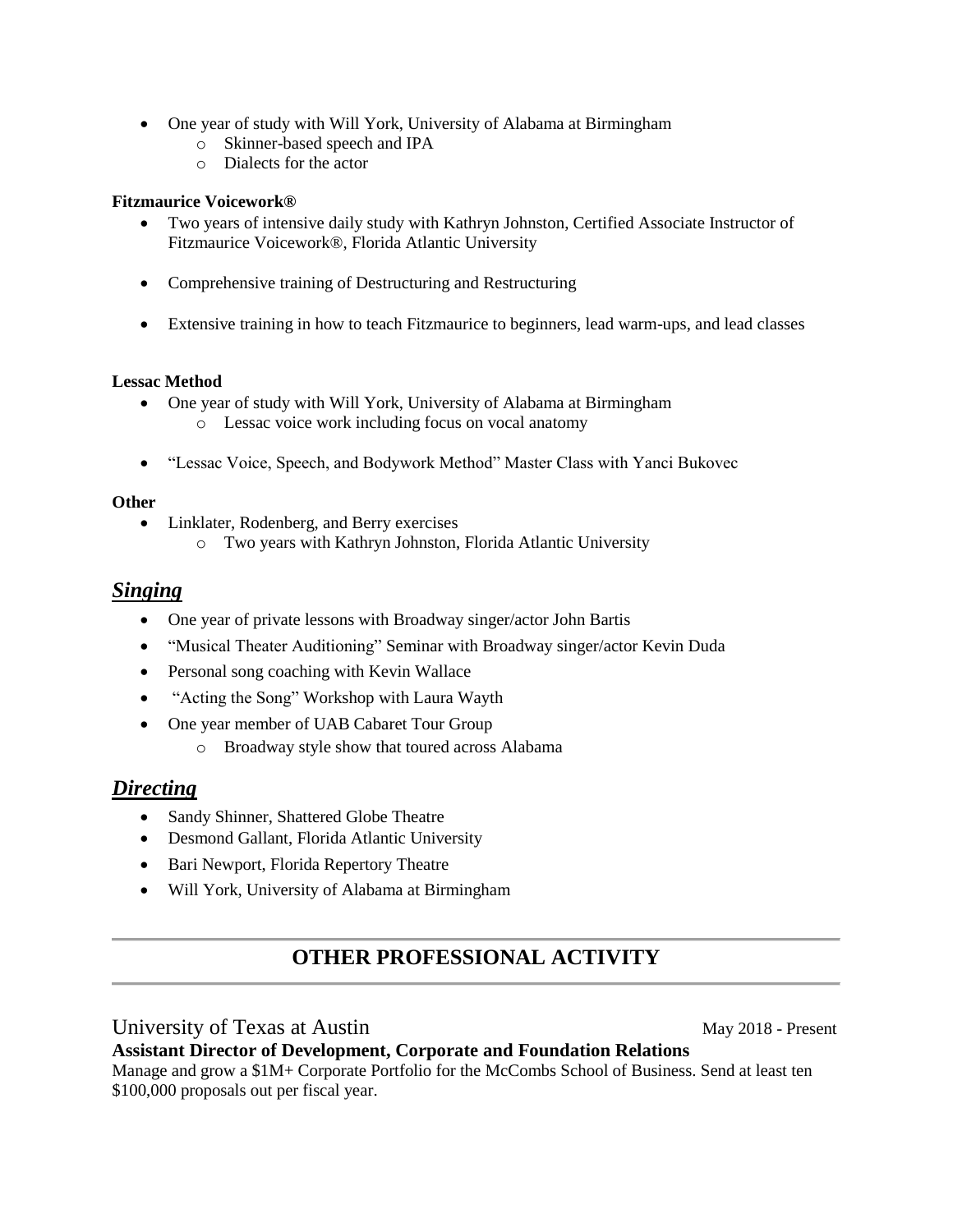### University of Texas at Austin 2016 - 2018

#### **Assistant Director of Development, Annual Giving**

Create, implement, and manage the Annual Giving multichannel solicitation strategy for the McCombs School of Business.

#### **Selected Accomplishments**

- A 7% increase in dollars raised, while decreasing the cost to raise a dollar from \$0.38 to \$0.25 in 1 year.
- Write all direct mail and email solicitation language.
- Manage and successfully fundraise for special, multi-donor campaigns (endowed and current use up to \$50,000)
- Manage the Annual Giving team and team budget

### All Stars Project of Chicago 2015 - 2016

### **Fundraising Manager/Development Officer**

Manage the Annual Campaign, specifically focusing on growing the President's Committee (\$1,000 - \$25,000 donors) through direct personal, email, mail, and telemarketing solicitations.

#### **Selected Accomplishments**

- Produce the complex donor outreach components of the Annual Campaign including the messaging for phone outreach, mailings, emails, as well as special events designed to give donors experience in the All Stars youth development programs.
- Sales director of President's Committee Benefit Cocktail event and Assistant sales director of Benefit Luncheon, working with honorees, co-chairs, and board members to sell sponsorships and tickets, and organizing guests to attend these high-level opportunities to see All Stars programs in action.
- Organize volunteers to assist with fundraising mailings and events.
- Prepare materials for and present to the Board during quarterly meetings.
- Create donor-specific communications including quarterly e-newsletters, special events e-blasts, and Facebook posts.
- Coach inner-city youth, ages 16-22, with the presentation of event speeches and public performances.

## Chicago Opera Theater 2013 - 2015

### **Manager of Institutional Giving**

Manager of institutional relations and grant writer for a nonprofit opera company with \$3 million annual operating budget.

#### **Selected Accomplishments**

- Responsible for all foundation, corporate, and government support; currently maintaining over \$500,000 in annual support; responsible for over \$140,000 in new and increased funding in FY14.
- Cultivate and steward relationships with foundation directors and trustees; Assist development team in cultivation and stewardship of individual donors.
- Maintain grants funding cash flow forecast; assist with annual organization budget development.
- Assist with planning and implementation of Annual Gala, Holiday Soiree, and Donor Room.
- Prepare and present materials/information for Board of Directors meetings